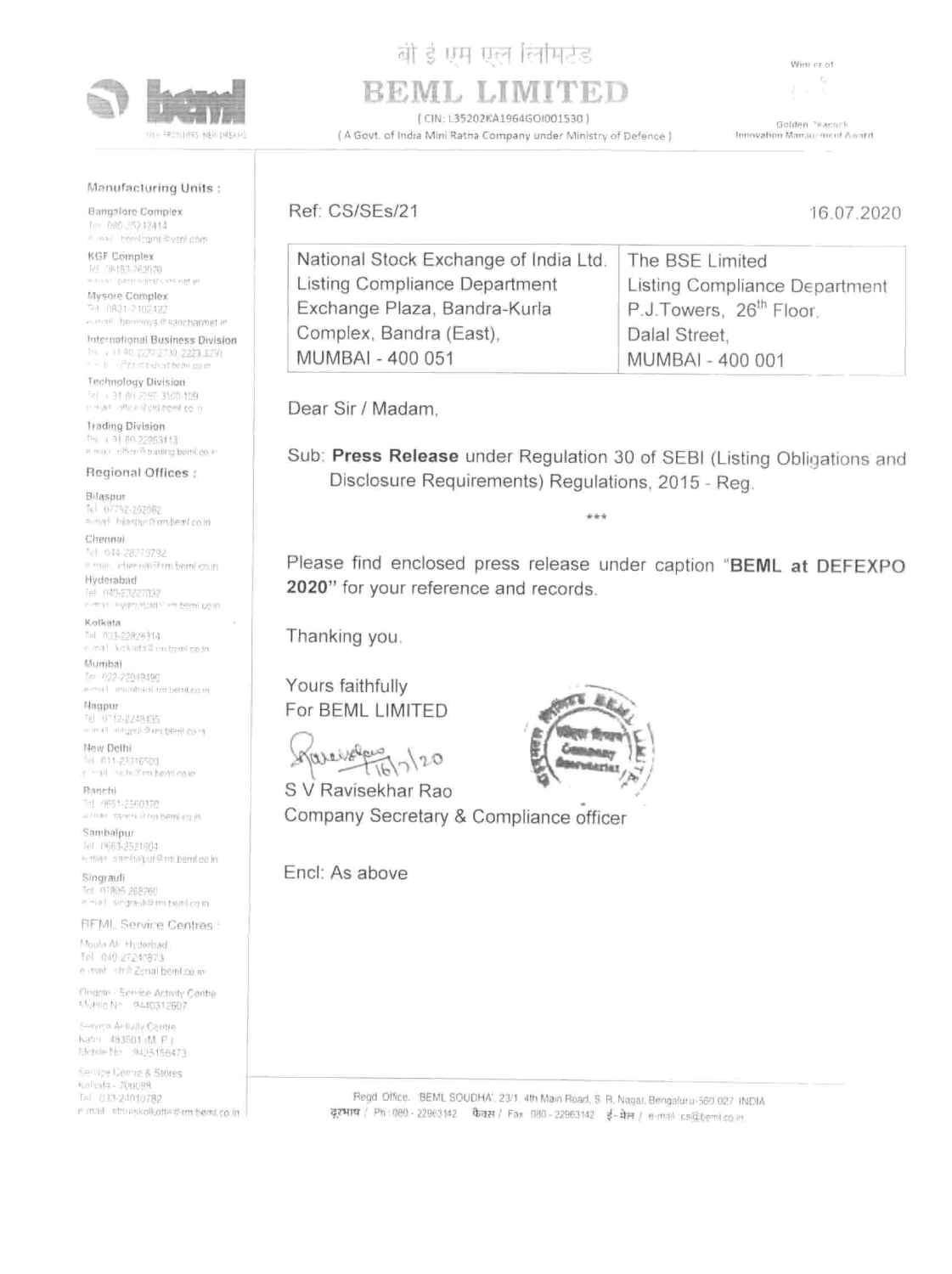### BEML AT DEFEXPO 2020

BEML's had a mega presence in the DEFEXPO Show, the biennial mega defence exhibition held in Lucknow, U.P. from  $5^{th}$  Feb to  $9^{th}$  Feb. 2020. BEML showcased its products at the indoor and outdoor pavilions.

India's Chief of the Army Staff Gen. M. M. Naravane PVSM, AVSM, SM, VSM, ADC inaugurated the BEML Stall in the presence of Dr. Deepak Kumar Hota, CMD, BEML and other senior officials of the company.

Dr. Hota briefed Gen. Narvane on BEML's ongoing projects related to Defence products.

Host of VVIPs visited BEML's stall including Shri Rajnath Singh, Hon'ble Defence Minister, Hon'ble Defence Minister of State, Gen. Bipin Rawat, Chief of Defence Staff, India, Shri. Mohammed Ahmed Al Bowardi, Minister of State for Defence Affairs of the UAE, Shri Jagdish Shettar, Hon'ble Minister of Heavy Industries, GoK, apart from high level defence team from Czech Republic, Bangladesh, Thailand and other countries.

The main focus at DEFEXPO 2020 was to display BEML's capability, promote Defence products, interact with probable customers to understand their requirements for supplying of specific products and to explore collaborations with foreign companies.

Moreover, it was also an opportunity to network with MSME and start-ups for maximizing localization / indigenization.

In line with theme of 'Digital Transformation', BEML unveiled an Al based Mobile Healthcare Diagnosis System to address the medical needs of the Armed forces and an 'Armoured Crew protected vehicle' like Medium Bullet Proof Vehicle (MBPV).

Further, BEML also exhibited its Mobile Standby Command Post Vehicle (MSCPV), Bulldozer with Hydrostatic Transmission drive technology (BDSOHST) and 20T class heavy transportation vehicles in its outdoor stall.





Shri Jagdish Shettar, Hon'ble Minister of Heavy Industries, GoK at BEML stall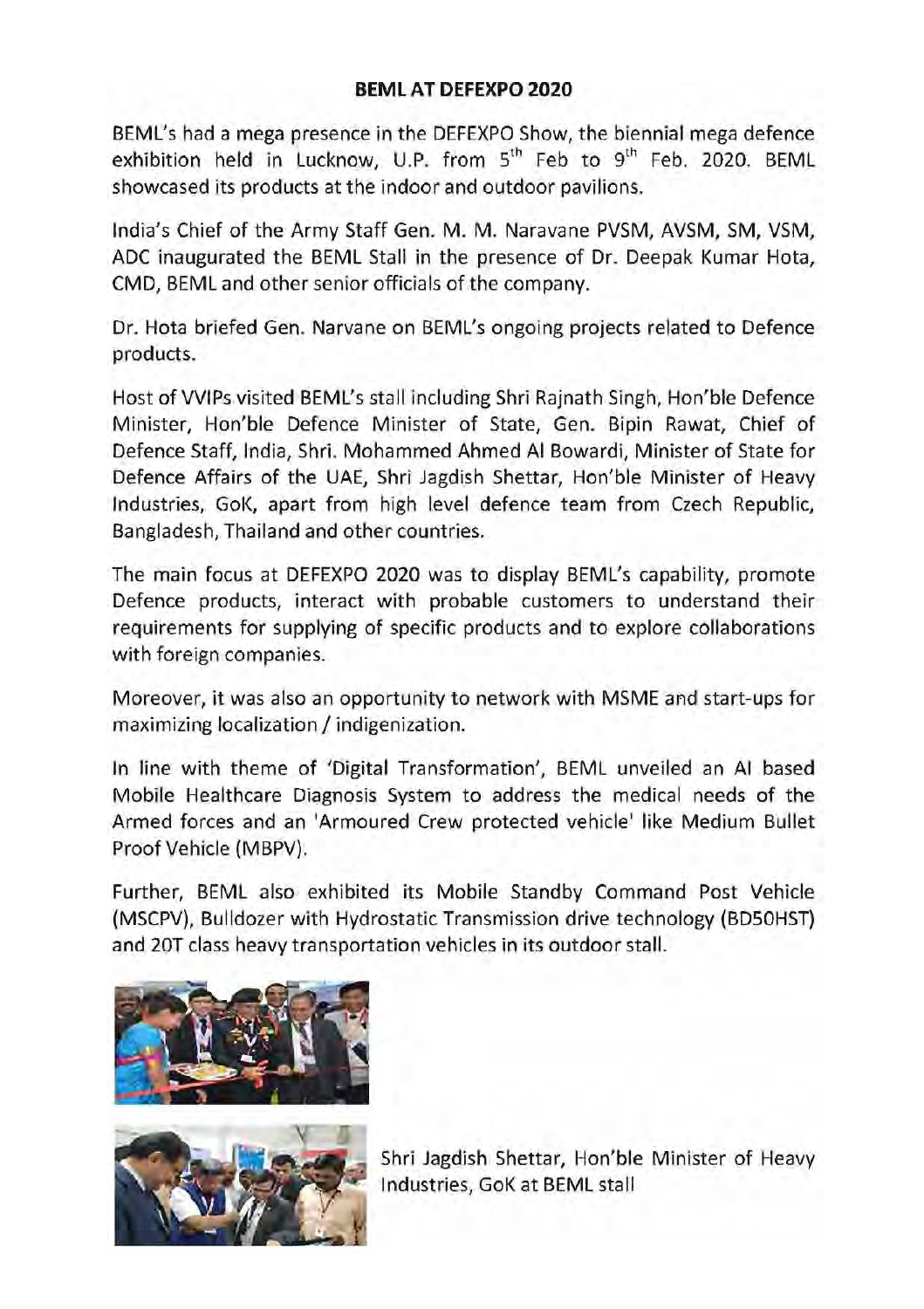

Gen. Bipin Rawat, Chief of Defence Staff India



UAE team visit at BEM Stall

### eR ok ao ok oko ae kkk ko a kc ke ke ke ic ke ic oie oe ie oe oi cc oe oie oie oe ke ok ok

### New Products @ DEFEXPO 2020

### New Dozer:

BEML introduced a new in-house designed & developed state-of-the-art Heliportable Hydrostatic Drive Crawler Dozer with Advanced Power Angle Tilt feature. It has advanced Electric Monitoring System for accurate and smooth operation and adjustable Operator's seat for excellent comfort.



This dozer can be used mainly for clearing debris, making roads areas an exclusive use for Army applications in tough terrains. It can withstand extreme temperature variations from high temperature to minus temperatures. Photo.

# eR ok ao ok oko ae kkk ko a kc ke ke ke ic ke ic oie oe ie oe oi cc oe oie oie oe ke ok ok

### MOBILE STANDBY COMMAND POST VEHICLE (MSCPV)

BEML also launched this Armoured Troop Carrier which is a Bullet Proof Mobile command & control vehicle, on high mobility 4x2 chassis and carries up to 24 troops.

Main Features: Integrated with all security systems connected through wireless technology and is capable of functioning as a parallel and independent command & control centre. It is fitted with high-end camera with a 360 degree rotation.

wireless technicommand & contation.<br>Highly useful friot prevention<br>Light weight command & corotation.<br>Highly useful friot prevention<br>Light weight Highly useful for urban and rural police operations including crowd control and riot prevention. It can act as a surveillance vehicle for borders & remote areas. Light weight steel composite hull on a robust4x4 chassis includes 360 HP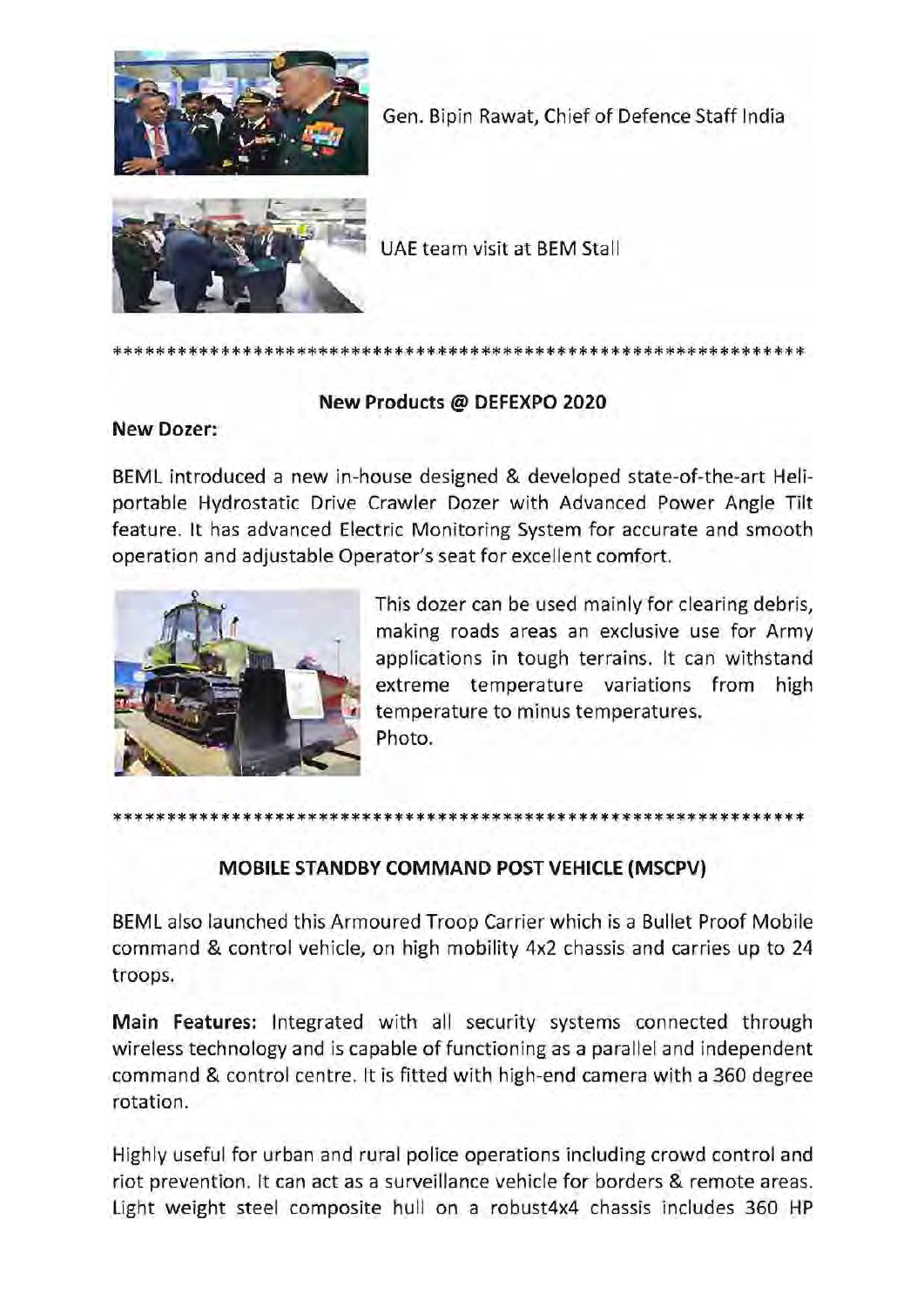engine with a maximum speed of 110 kmph with 60% grade ability with 25 degree side slope and high ground clearance enables it to travel through fields, over ditches and obstacles, as well as hilly and rocky terrain. It easily traverses mud, snow, gravel and sand while it speeds over dirt and paved roads. It is also equipped with a DG set with UPS as emergency backup for electronic subsystems.

Photo-

### 2K 2 9 ok 2k ok oo ok ok ok ok 2K 2 a OK OK ok OK ok ok OK 2 ok oe 2 oe 2K oo ok oko 2K ok ok 2 ok ok ok 2 ok ok ok ok ok Ok ok ok 2 Ko OK Ko KK

### Medium Bullet Proof Vehicle 'Gaur'



Medium Bullet Proof Vehicle is an advanced version of Medium Bullet Proof Vehicle (MBPV) MK-ll, christened as 'Gaur' was showcased at the ongoing DEFEXPO 2020 at Lucknow.

Launching the vehicle Dr. Deepak Kumar Hota, CMD BEML said, "BEML MBVP- MARK II was designed

and developed indigenously with added safety features, that also showcases our commitment towards realising the mission of 'Make In India'.

MAIN FEATURES: The vehicle is equipped with night vision camera, blast resistant seats, GPS navigation, radio and intercom system. The vehicle shields security personal from arm fire, hand grenade and carry up to 12 persons.

BEML MBPV MK-II is a 4x4 wheel RH drive, heavy duty all-weather off-road mobility vehicle and specially designed for easy manoeuvrability, operability and maintainability.

3 2G eo 2 ie ie ok oie fe oe ie fe 2 oie fe oe 2 oie ie ok fe fe oe oie fe fe oie oie of oe oie ie ok fe fe oie fe fe oie oie of 2 oie oie 9 oie oie eo fe ee oie fe 2 oe eo ok oe oe ok

### Al Powered Medical Health Diagnostic Systems

BEML's 'Al' Powered Medical Health Diagnostic System (MHDS) displayed at DEFEXPO 2020

### MAIN FEATURES:

It has the following major features to cover medical diagnostic needs of troops in forward posts, especially in high altitude areas.

In forward po<br>The station<br>TATRA 8x8/6<br>troops in fiel The station housed in a 20 feet container on a high mobility platform (BEML TATRA 8x8/6x6) with artificial intelligence (Al) powered diagnostic system for troops in field, who are away from expert medical advice and attention.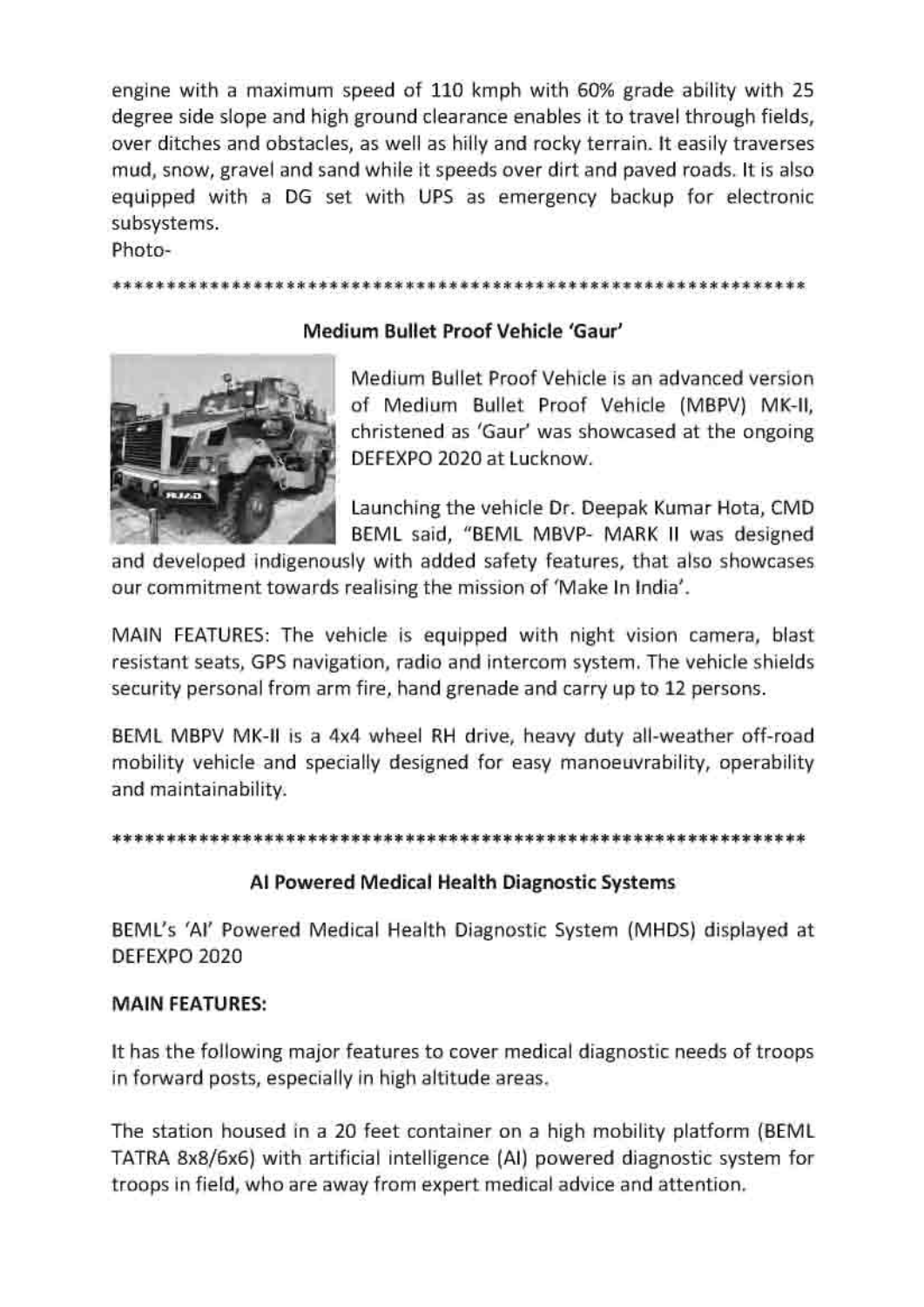

MHDS also consists of Artificial Intelligence based Chest X-Ray Diagnosis, Artificial Intelligence based diagnosis of Eye Analysis and Diabetic Retinopathy, Computer based diagnosis (CAD), Digital Radiology, Cardiograph, Pathology Laboratory, etc.

It provides for computer aided diagnosis using Al and also obtain expert consultation from higher echelon hospitals or from a cloud based tele consultation system. It can be remotely connected to a medical data base too. The unit is provided with a dust free clinical environment, air conditioning and generate back up.

"This is first of its kind in India and BEML is proud to be associated with Indian Army during the disasters. It shows the BEML's capability in making indigenous products under Make in India initiative" said a proud Dr. D. K. Hota, CMD BEML.

### BK 2g 2c 24g fgg 2k 2k 2 2 fe 2c Ie Ig fe 2k 2g 2 2c 2c 24g afk fe fe 2k 2g 2 2 2c 2 oie fg 24 2k 2 2 fe 2c fg Ig fe 2k 2k 2 2k 2c 2 aie fe fe 2k 2 2c ofc fe aie Is fe 2k 2k OK 2k 2 2k



### 20 T Trailers

BEML has developed trailer, which is a 'Medium Capacity Low Deck Full Trailer', suitable for On road & Off road applications and used for transporting construction equipment, weighing upto a max of 20T capacity, for the Indian Army.

The trailers are provided with ABS system, has hinged type foldable mechanical ramps and loose ramps for loading/unloading operations.

### BK 2g 2c 24g fgg 2k 2k 2 2 fe 2c Ie Ig fe 2k 2g 2 2c 2c 24g afk fe fe 2k 2g 2 2 2c 2 oie fg 24 2k 2 2 fe 2c fg Ig fe 2k 2k 2 2k 2c 2 aie fe fe 2k 2 2c ofc fe aie Is fe 2k 2k OK 2k 2 2k

### Memorandum of Understandings (MoUs)

During DEFEXPO 2020, BEML entered into MoUs with several companies under 'BANDHAN' a joint initiative of the Ministry of Defence, Govt. of UP.

BANDHAN' a Jone<br>
Research & De<br>
BEML Ltd. conformation Transformation BANDHAN a JOI<br>Research & Dev<br>BEML Ltd. cor<br>Agreement Tra<br>Technology of<br>product will be Research & Development Establishment Engineers (R&D Engrs.), DRDO and BEML Ltd. committed to a long-term partnership through a 'License Agreement Transfer of Technology' for indigenous development of new 'Technology of Mine Field Marking Equipment Mk-Il (MFME Mk-ll)'. This product will be used by the Indian Army for marking the entire perimeter of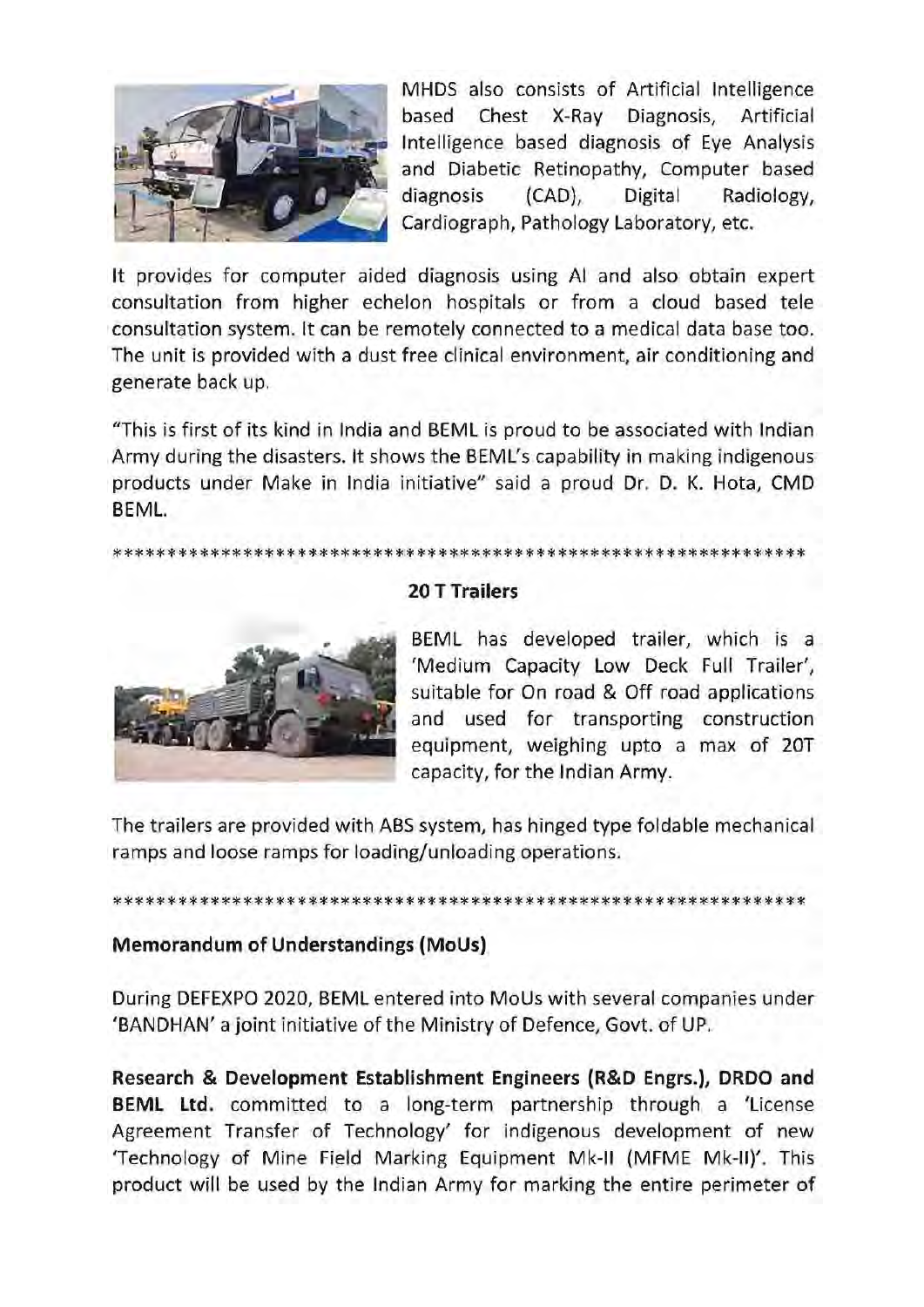the mine area in remote locations and fence it through a semi-automatic



Dr. Deepak Kumar Hota, CMD BEML receiving the Licence of Agreement for ToT from Dr. G Satheesh Reddy Chairman, DRDO in the presence of Shri Rajnath Singh, Hon'ble Minister of Defence, Shri Shripad Y. Naik, Hon'ble Minister of Defence State and Shri Yogi

Adityanath Hon'ble Chief Minister of U.P, Shri Ajay Kumar IAS Secy. Defence GOI and Shri M. Muralidhara, Director (Defence), BEML.

Accepting the Licence of Agreement for Transfer of Technology from DRDO Dr. Deepak Kumar Hota, CMD said, "With the signing of the MoUs, BEML is upbeat and would like to establish itself further towards building the nation's capability and create a footprint in UP as well. We are optimistic of the future that augurs well for the defence industries."

With Pearson Engineering Ltd, UK: For manufacturing, supply, integration, provide training, Spares & Services for 'Track Width Mine Plough' for T-90 Tanks. The commitment is to localise to the maximum extent. This demining equipment is time tested for different soil conditions of Indian desert and Customized to Indian operations

With Bharat Forge Ltd, Pune: For collaborative programmes viz. Development of Mounted Gun System on a 4x4 High mobility vehicle, critical armoured machined forgings for Recovery vehicles, Power train components for 1500 HP Engine and explore potential export markets for APCs.

With Prognosys Medical Systems Pvt Ltd, Bangalore: For jointly explore emerging opportunities in Al based Medical Health & Diagnostic Systems on High Mobility Platform for military applications. This product gives operational advantage to Indian Army in deploying at remote locations for faster diagnosis of wounded soldiers by a paramedical or Junior Doctors. The prescription / recommendation of treatment from Specialists are through Al based technology.

for Indian R With Texmaco Rail & Engineering Private Limited, Kolkata: To jointly address development of systems / subsystems; manufacture; maintenance of existing systems of Russian OEMs in India for T series Tanks and also special rail wagons for Indian Railways.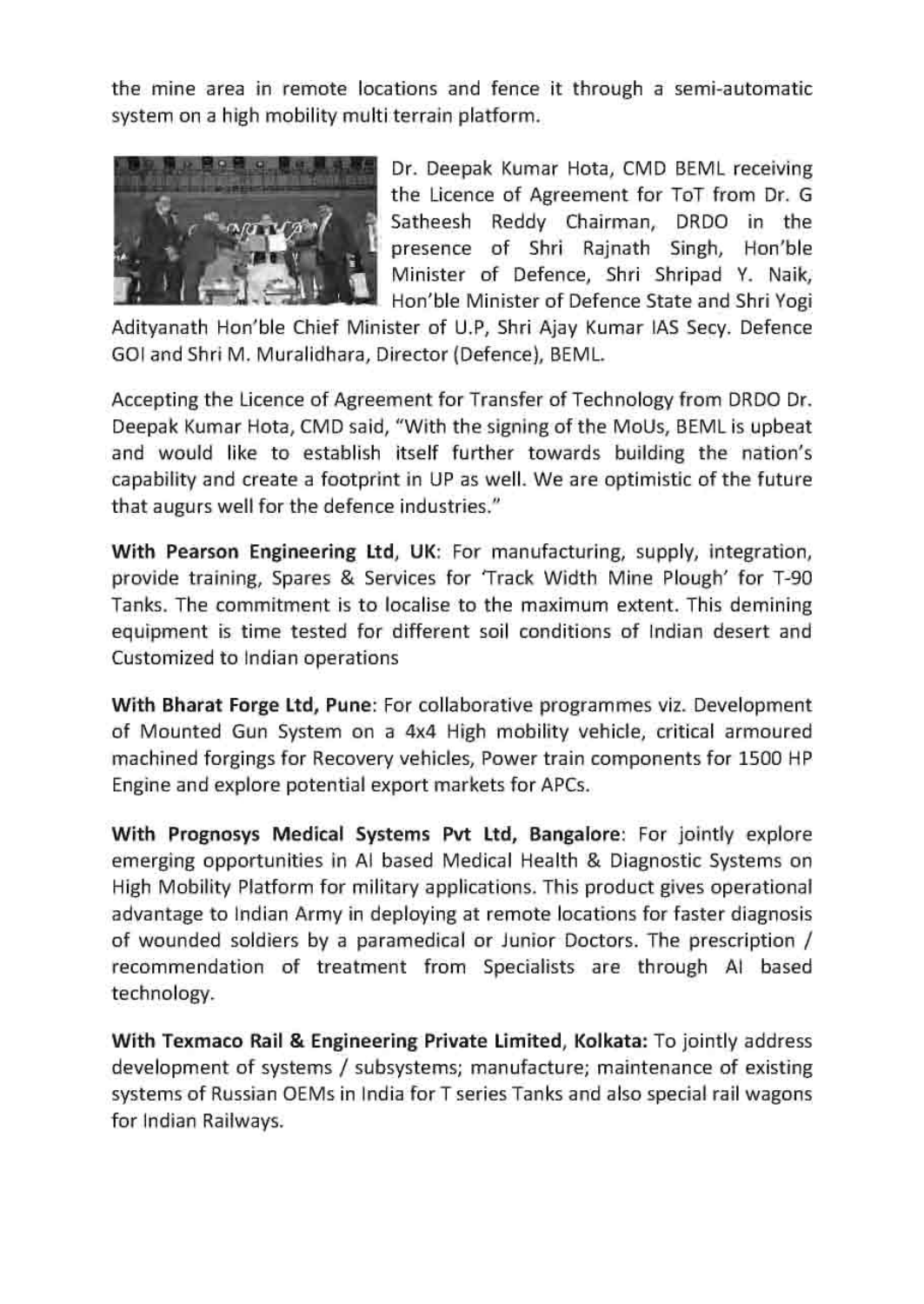With Punj Corporation Pvt Ltd, New Delhi: To jointly explore development of Russian components for T-72/T-90 tanks for up gradation and overhauling programs under the policy initiatives of the Government of India.

With Si2 Microsystems Pvt Ltd, Bangalore: To jointly explore business opportunities for technology requirements in Defence forces in electronic systems, sub systems, electronic fencing and surveillance systems.

### BEML Metro Cars in operation at East West Line, Kolkata

The first 5.7 km section of Kolkata's second metro line was formally inaugurated by Shri Piyush Goyal, Hon'ble Minister of Railways, on Feb 13 2020, at Kolkata. BEML has supplied a batch of 14 six car train sets each of which has a capacity of maximum 2068 passengers. Manufactured at BEML's Bangalore Complex the high end train sets with body shell made of stainlesssteel. The light weight highly energy-efficient trains are monitored and selectively control by a micro- processor- based train control and management system (TCMS).

High level rail team from BEML, led by Dr. Deepak Kumar Hota, CMD was present at the inauguration function and other senior level officials.

Speaking on this occasion, Dr. Hota said, "BEML has responsible for most of the technological support and the nitty-gritty, like training the drivers in Communication Based Train Control System (CBTC)."



CMD BEML greeting Shri Piyush Goyal, Hon'ble Minter of Railways during the inauguration East West metro Line, Kolkata

### Time to change and expand export basket base

Department for Promotion of Industry and Internal Trade (DPIIT) and FICCI jointly organised a programme on 'Public Procurement for Make in India' at New Delhi on 17" Feb 2020. Addressing the gathering Shri Piyush Goyal, Minister of Commerce and Railways who was the Chief Guest on this occasion said, "In order to promote the Make India programme, industry must adopt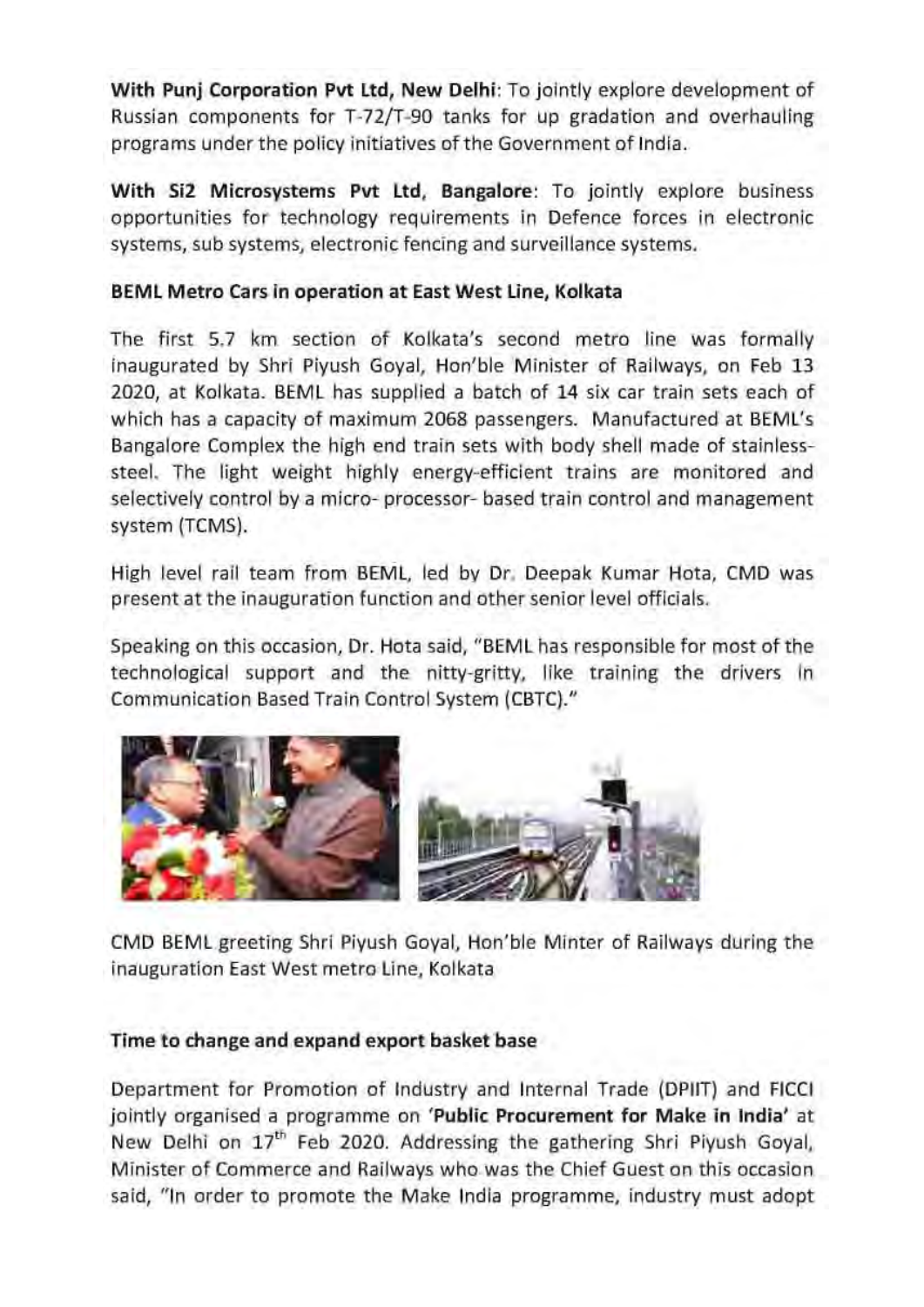international quality standard and scale up production to remain globally competitive."

Dr. D.K. Hota, CMD BEML and also the Chairman of FICCI Public Procurement Committee also shared his perspective on public procurement for Make in India. We need to adopt latest technologies like Al and Machine learning in manufacturing sectors in order to become value added producers.

Shri Som Prakash, Ministry of State for Commerce & Industry, Gol and Dr. Guru Prasad Mahapatra, Secretary, DPIIT, Gol, were also present and shared their views.

### BEML SUBURBAN TRAIN (MEMU) FOR INDIAN RAILWAYS

BEML has dispatched today prototype of Mainline Electric Multiple unit (MEMU) to Indian Railways. The Main line electrical multiple unit (MEMU) with 3 phase onboard Propulsion system, is an existing Indian Railways approved Car body design that has been adopted, re-engineered and developed by BEML ona contract from Indian Railways. (MEMU) 1<br>3 phase of<br>Car body<br>on a cont



The 3 phase Propulsion system is state-of-the-art system consisting of IGBT based microprocessor controlled 3 phase drive with VVVF (Variable Voltage Variable Frequency) control. The train has regenerative braking system for energy saving, and saves around 30% of energy thus

reducing the carbon footprint. Energy saving LED lights are also used for illumination in the Coaches.

The train is equipped with. GPS based Public Address (PA) and Passenger Information system (PIS) with Cab to Cab communication. Fire retardant furnishing materials are provided in the Coaches for passenger safety. The train has provision for interfacing with Auxiliary Warning System (AWS) and Train Protection Warning System (TPWS). The prototype train consisting of 12 cars (3 Driving motor Coaches and 9 Trailer coaches) have been successfully inspected at factory by RDSO and cleared for Oscillation trials. The prototype train is dispatched today the 30th May 2020 to Northern Railway, Ghaziabad. BEML will be supplying 300 nos. of MEMU coaches to Indian Railways.

### Ambedkar Jayanti



At Mysore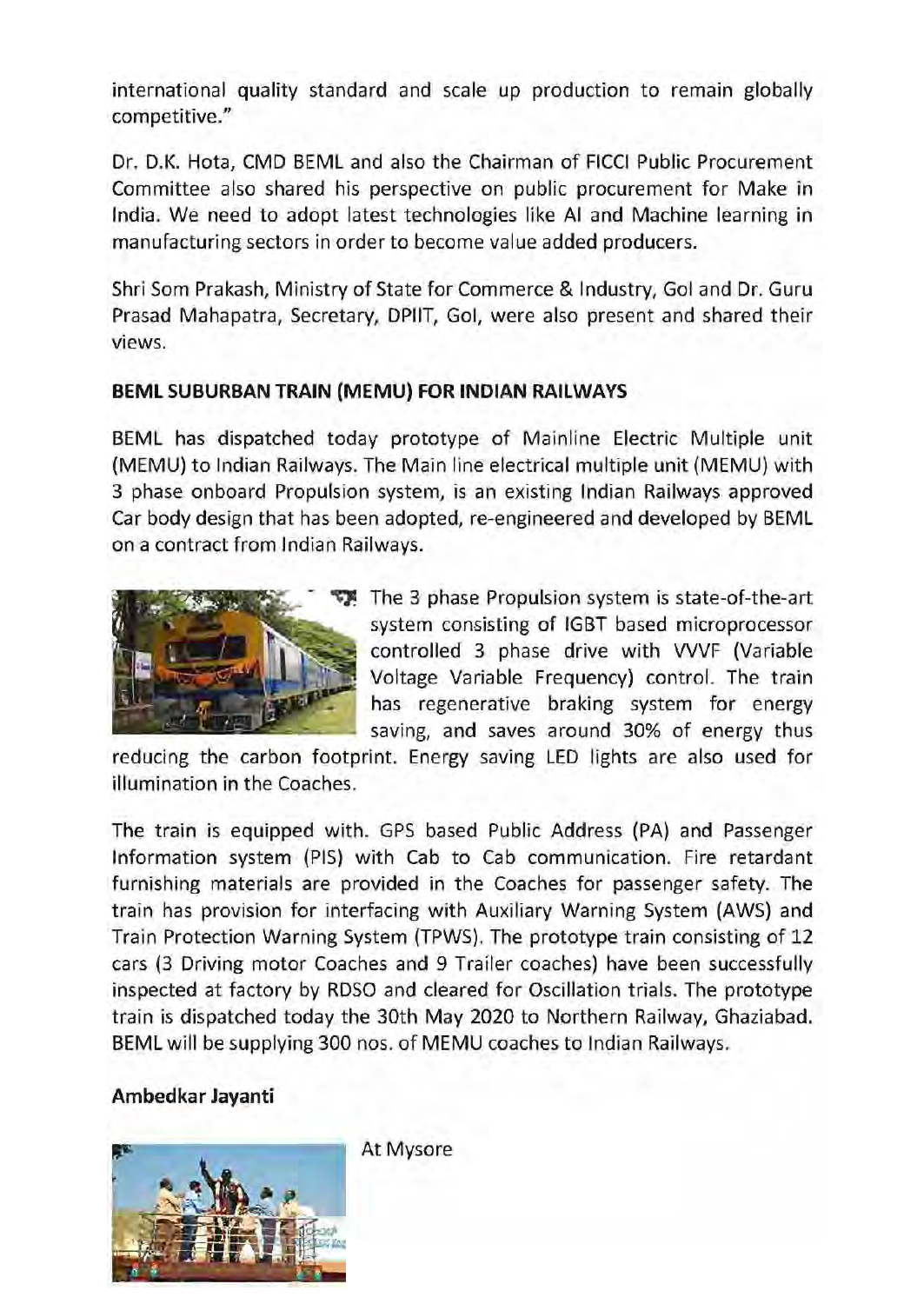BEML celebrated the birthday of Baba Saheb Dr. B.R. Ambedkar, one of the greatest icons of modern India, a great social reformer and an architect of the Indian Constitution, on 14" April.

At Mysore complex SC/ST welfare employee's association with management garlanded the statue of Dr. B.R. Ambedkar to mark the respect to great leader.

Shri D Narayana, President SC/ST welfare association, Shri A S Thamilselvam, GM and others were present.

### AWARDS

### PRC Awards

It is a matter of pride BEML bagged prestigious Public Relation Council of India Excellence Award 2020. BEML Dairy bagged gold award in the category of dairy, Sliver for its CSR documentary dedicated to Mahatma Gandhi and Bronze award for its corporate film.



Public Relation Council is a premier network council that connects PR, Corp. Comm., Media, Advertising, HR Professionals, apart from Mass Communication academia. It facilitates continued exchange of knowledge among professionals.

### CMD BEML Conferred PSU Leadership Award



CMD, BEML was conferred Governance Now 7th PSU Leadership Award for BEML's 'Efforts & Achievements'.

Bangalore Complex Teams win 'Par Excellence' award in NCQC

Convention on Quality Concepts (NCQC) held at IIT BHU, Varanasi, recently.

members Shri<br>Welder; Shri E<br>Coach Delivery<br>parameters for<br>Team 'METRO'<br>along with tea BEML's Bangalore Complex Teams won 'Par Excellence award in 33<sup>rd</sup> National<br>Convention on Quality Concepts (NCQC) held at IIT BHU, Varanasi, recently.<br>Team 'MARVEL' led by Sri KYNV Prasad, Manager (Production) along with t Team 'MARVEL' led by Sri KYNV Prasad, Manager (Production) along with team members Shri Shivakumar, HST-Welder; Shri Chandrashekar, Technician-Welder; Shri Deepu S, Manager-Planning and Shri Anil Kumar K, Manager-Coach Delivery presented the case study on 'Optimization of MIG Brazing parameters for LHB Side wall manufacturing' based on Design of Experiments.

Team 'METRO' led by Shri M V N Raghavendra, Asst. Manager-Metro Carbody, along with team members Shri Jaya Kumar; Sr. Technician, Shri Ravishankar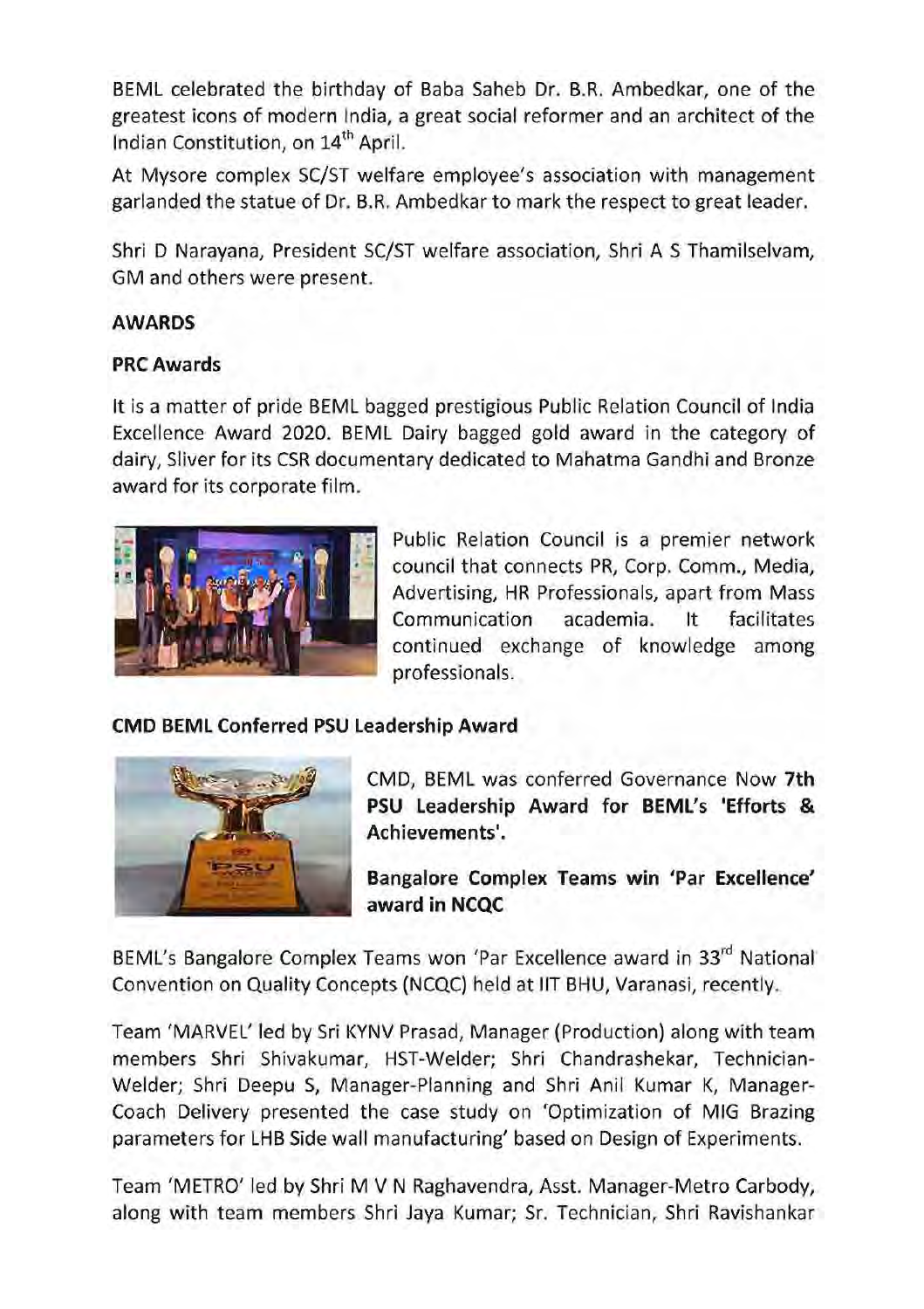Ronad, Technician; Shri Bibhuti Toppo, Asst. Manager-Metro Carbody and Shri Suresh Kumar S, Asst. Manager-Metro Car body presented the case study on 'Productivity Improvement and Minimization of Bulges (Protrusion Marks) on Roof in BMRCL Carbody Manufacturing'.

In this convention, 1645 Case Studies were presented on Quality Circles and Allied Concepts, from all over the country by 505 organizations. With this, both the teams qualified to participate in International Convention on Quality Control Circles (ICQCC) 2020 scheduled in December 2020 at Dhaka, Bangladesh.



Team MARVEL **Team METRO** 

### Achievers

1 Ms. Rekha N Parmar, Supervisor, Dist. Office Ahmedabad, has been awarded with Rs.5000/- cash and certificate by the Gujrat State Govt. for expertise in the category of in person disabilities (Ortho) in the Public Sector.

2 Shri D Sundar, Deputy Supervisor working in HT Shop, EM Division KGF Complex has been awarded the Degree of Social Works by International Peace University, Germany. He also participated and completed intense training cum- seminar on the topic 'Establishing Global Peace' by IPU Achievers Forum and Global Accreditation Council, Stuttgart, Germany.

Being a regular Blood Donor, he has donated blood more than 100 times for the needy people and received the Life Saver award from KGF Complex, BEML SC/ST Association.

3 Shri S Ravengaiyan, participated in the 39<sup>th</sup> State Maters Athletic Championship in the category of 50+ conducted by Karnataka Masters Athletic Association and secured first place in long jump, bagged second places in hammer throw, long jump and 100 mts running race. He was honoured at Rajayotsava celebrations at KGF.

4 Smt. Chitra Prabha Vathi, wife of Shri Chachidanandan of Security Department, KGF Complex and Smt. SK Uma wife of Shri RS Venkatesh, Payrolls KGF Complex have been awarded Best Teacher award by the Karnataka State